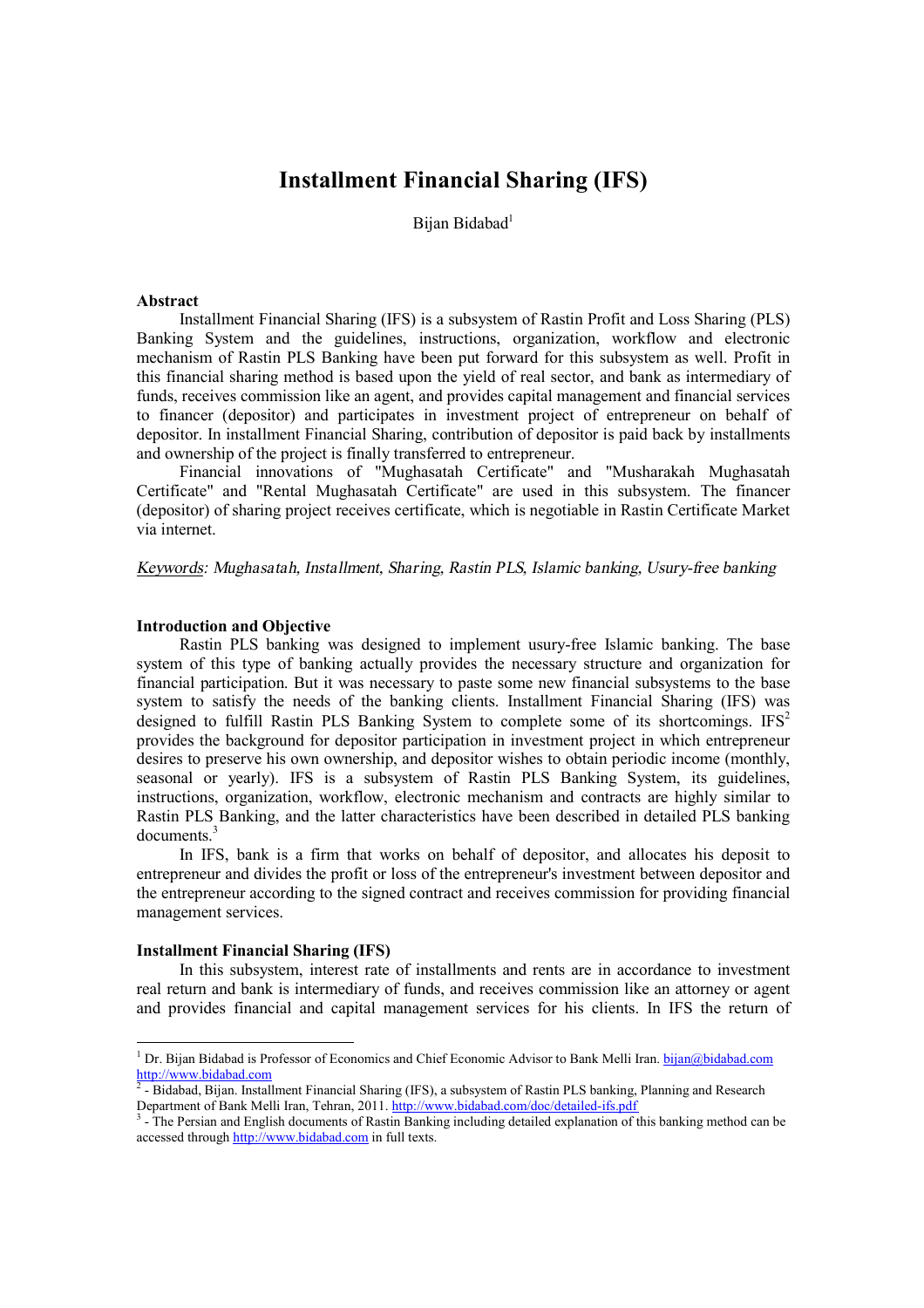principal capital and yield of conducting activities are paid to depositors periodically and the ownership of investment project will be transferred to entrepreneur after the payment of the last installment. Accordingly, bank allocates the capital (deposit) of depositor in IFS projects based on the will of depositor and finally divide the profit among depositor and entrepreneur and payback the principal and profit of investment to the depositor by installment and transfer the ownership of the project to entrepreneur. Profit and loss will be divided between them according to their agreement in the contract based on the Rastin PLS banking instructions, after deduction of bank commission.

Bank deals with depositor through *Joalah* contract and goes through three new contracts of "*Mughasatah*", "Rental *Mughasatah*" and "*Musharakah Mughasatah*" with entrepreneur and according to depositor desire, will provide the conditions for his financial participation within the entrepreneur's project.

Entrepreneur is a legal or real entity who receives deposited funds of depositor via the bank and according to the agreement will invest in the pre-agreed project. Depositor provides part of the fund for the entrepreneur's project and entrepreneur provides the bank with appropriate guarantees to cover his obligations fulfillment. "Trustee" is a unit that supervises the process of IFS on behalf of bank in order to make sure about the goodness of fulfillment of the project operations.

There are several financial innovations in IFS such as "Mughasatah Certificate", "Rental Mughasatah Certificate" and "Musharakah Mughasatah Certificate" which provide new preparations for investment projects. These certificates are digitally negotiable on internet in Rastin Certificate Market  $(RCM)^4$  of the bank. The certificate holder (depositor) can transact his certificate over internet; hence, they are negotiable at international level.

By applying to Rastin PLS bank branch, the entrepreneur proposes IFS project proposal to bank. In addition to informing the entrepreneur about the conditions and regulations concerning IFS (according to written instructions), the necessary documents, information and analysis about the project, including economic, technical and financial justification and other related information of the project will be received from entrepreneur. According to available previous records of entrepreneur activities, the assessment unit will assess entrepreneur's capability and ability according to written instructions and will report to PLS department. If the assessment is positive, according to the related instructions, the quality and quantity of needed collaterals or guarantees will be defined and after signing contract, the needed funds will be paid to entrepreneur. All documents including the detail of sharing subject, budgeting, time schedule, funds and the way of fund consuming, implementation of project and its phases, quality control method, reporting and fulfillment of the project and its installments will be provided by entrepreneur to the bank assessment unit. Reports provided by the bank trustee unit will be the basis for all entrepreneur activities evaluations.

By applying to information portal (website) of Rastin Certificate Market (RCM), depositor becomes familiar to rules and conditions and selects his desired entrepreneur's investment proposal. By signing and registering the contract, and after the payment, the system automatically issues the certificate. After each financial period and at the end of the contract, under the supervision of the bank's trustee, entrepreneur calculates the share of principal and profit of the project and passes it to depositor via bank.

According to the written instructions and related formulas, amount of installments, rent or periodic yield and commission share of bank will be calculated by accounting/auditing unit. The share of entrepreneur and depositor will be defined by considering the kind of IFS financing and the method of installment payment and rent (profit or loss). In case of discontinuance of project,

 4 - Bidabad, Bijan, Safaeipour, Mohammad, The Electronic Market for Transaction of *Musharakah*

<sup>(</sup>Partnership)/Pazireh (Subscripted) Certificates. Fifth Conference of E-Commerece, 23-24, November 2008, Ministry of Commerce, Tehran, Iran. <http://www.bidabad.com/doc/charchoobe-bazare-electronic-pls.pdf>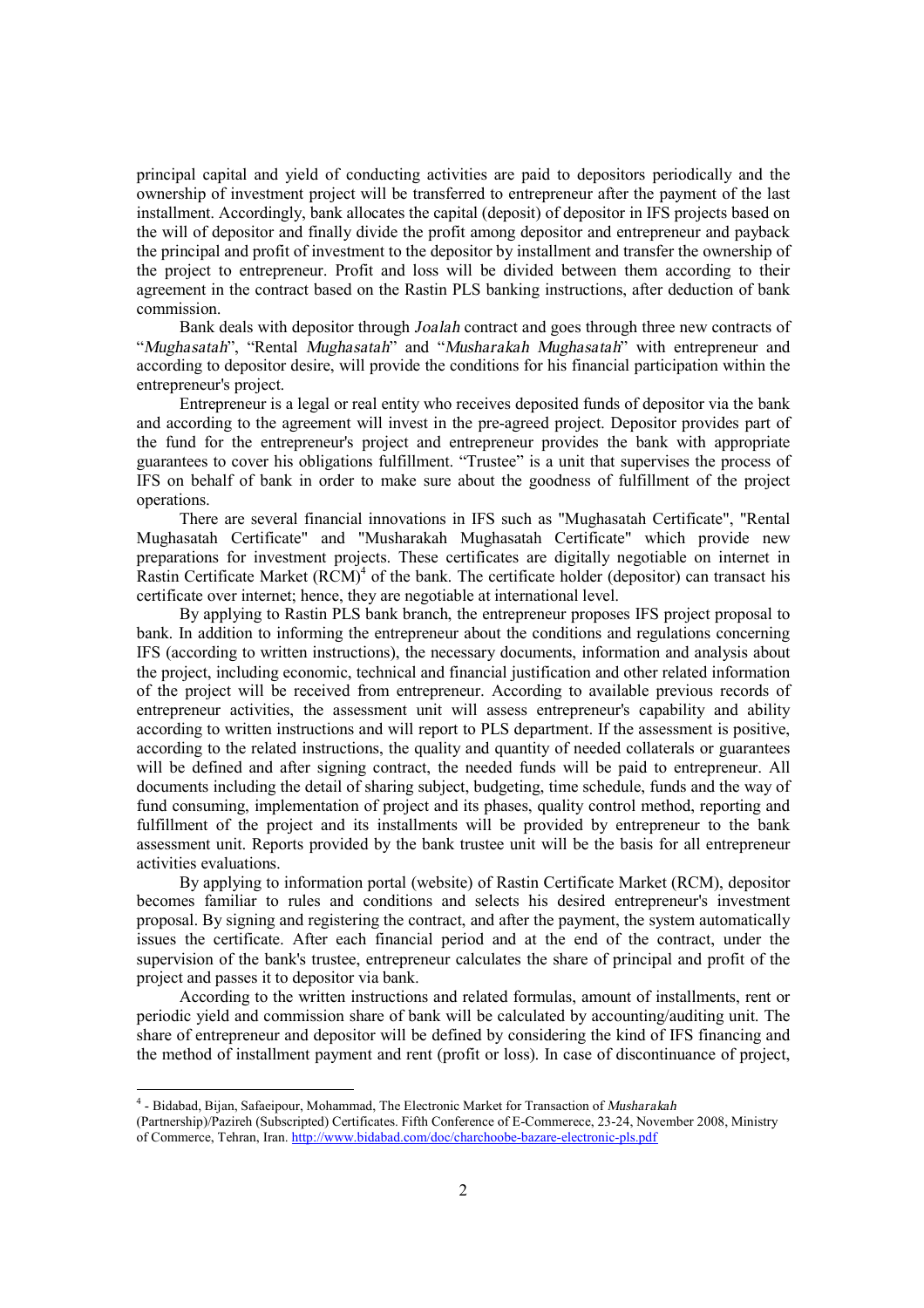the occurred losses will be calculated according to the compiled instructions. The structure and organization of Rastin PLS banking is also applied to the subsystem of IFS.

### *Mughasatah* **Contracts**

To perform IFS mechanism, new contract by the title *"Mughasatah"* is defined: *Mughasatah*

*"Mughasatah"* is defined as a contract in which the *moghsit* (depositor) will provide a part or total amount of funds and by providing the remainder, *ghasit* (entrepreneur) will invest and payback the borrowed amount to *moghsit* (depositor) in periodic installments and finally becomes the owner of the project. This contract is used for those projects that can be finished after a period. *Moghsit* (depositor) has the right to receive the installments until he is paid off and entrepreneur becomes the owner of the project. If the project is to be concluded to receive rent at compromising contract time, the procedure in this types of projects works by issuing "Rental Mughasatah Certificate".

# Rental *Mughasatah*

In finitude projects, "Rental *Mughasatah"*, the entrepreneur can be a real person or legal entity. *Moghsit* (depositor) has the right to receive installments plus the rent until the end of the project and the entrepreneur will own total project after then. The rent will be defined in the contract to be paid by installment, or calculated as a share of the finished project as assessed at the beginning of the contract. It is not necessary to pre-fix the amount of rent for all periods, but this must be cited in the contract. "Rental *Mughasatah"* is a kind of contract in which *moghsit* (depositor) provides a part or total fund for project and *ghasit* (entrepreneur) will finance the remainder and invest the funds in the *moghsatah* (project) and pays rent to the *moghsit* (depositor). Then, the share of the depositor from the assessed (valuated) value of the constructed project is calculated according to the amount of his fund and the period of his participation and will be paid by installment to the depositor in addition to rent payment. At the end, the ownership of the project will be transferred to entrepreneur. The amount of periodic rent might be different according to the signed contract.

# *Musharakah Mughasatah*

The entrepreneur of prolong (endless) projects should be legal entity. In this case also the depositor has right to receive back his own share, plus a share of the yields of the project until the contract terminates. Then, the entrepreneur will become the owner of the constructed project. In this case, bank issues *"Musharakah Mughasatah Certificate"*. "*Musharakah Mughasatah"* is a contract, in which depositor provides a part or total amount of resources needed for project financing and entrepreneur provides the remainder, then, the share of the depositor from the valuated (assessed) of constructed project and its yields (productivity) is calculated according to the amount of his share and the period of his participation and will be paid by installment to depositor.

### *Mughasatah* Certificate

*"*Mughasatah Certificate" is an anonym document issued by Rastin PLS bank with a nominal price for real financial participation (sharing) for a certain period. The bearer of this paper receives periodic payments relative to his share and the period of participation. Payments will be paid at end of each period. At the end, the entrepreneur will own the project. Rental Mughasatah Certificate

"Rental Mughasatah Certificate" is an anonym document with defined nominal price for a defined period of time (rental tenure) issued by Rastin PLS bank who conducts Rastin PLS activity. The owners of these certificates have right on the results of the sharing project which is proportional to the nominal value of the certificate and the duration of holding certificate until the end and receive periodic rent and installment of the valuation of the project at the end of each period. At the end of contract, the entrepreneur will become the owner of the project. *Musharakah* Mughasatah Certificate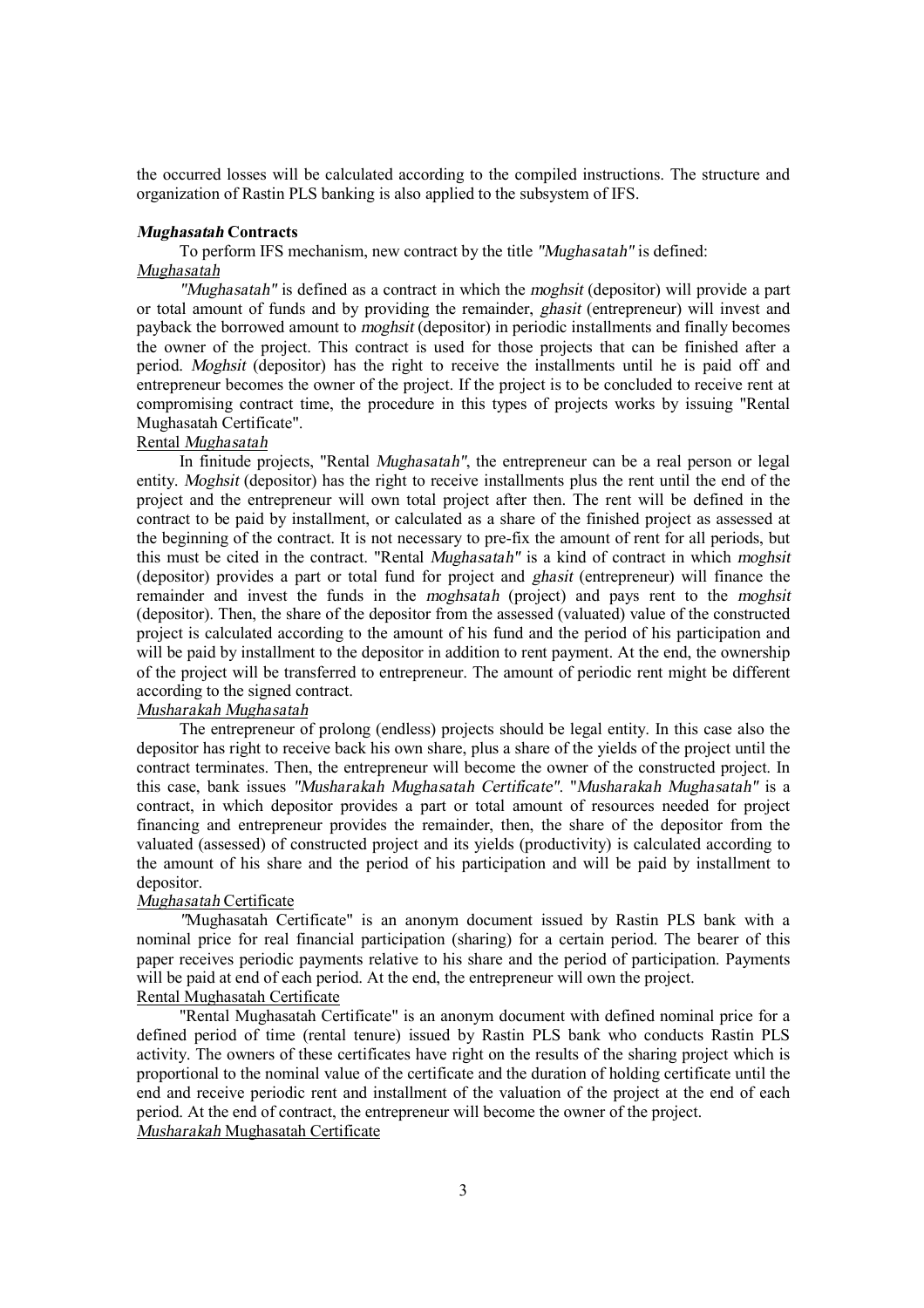*"Musharakah* Mughasatah Certificate" is an anonym document with defined nominal price for a defined period of time (*Musharakah* tenure) issued by Rastin PLS bank who conducts PLS activities. The owner of this certificate has right on the result of the sharing project proportional to the nominal value of the certificate and the duration of holding the certificate until the end of contract, and receive periodic installment plus income (positive/negative) yields of the project at the end of each period. At the end, the entrepreneur will become the owner of the project.

All *Mughasatah* certificates are kinds of Rastin Certificates<sup>5</sup> and obtain rent, or yield plus installment until the end of contract and after the settlement of contract, the entrepreneur becomes the owner of the project. The settlement of the project differs in finitude and endless (productive) projects. The settlement is after the pay out of the last installment for *"*Mughasatah Certificate". In "Rental Mughasatah Certificate", after the payment of last installment and rent, the contract is settled. In *"Musharakah* Mughasatah Certificate", when the last payment of installments and profit or loss (yield) is paid, the settlement takes place.

#### **The Amortization Date of the Share of** *Moghsit* **(Depositor)**

This is the time when depositor has received all installments (including principal, rent, or the yield of investment) from the *ghasit* (entrepreneur) and has no more share in the project that belongs to the entrepreneur thereafter. This calculating is in connection with the duration of project after its construction period and the share of each party (regarding the tenure of their participations), the amount of share of depositors, the brought capital of entrepreneur, and the value added of the project (and dismantled value of the project at the end of its useful life – if applicable).

Amortization date calculations of all *Mughasatah* contracts are similar. However, this point of time can be agreed upon by the bank on behalf of depositor and entrepreneur when contract is signed.

# **Dividing the Value of Project at the End of Construction Period**

-

Allotment of profit of the project between *moghsit*s (depositors) and *ghasit* (entrepreneur) is one of the important issues of *Mughasatah*. Traditionally, this type of apportionment bases on mutual agreement, but in Installment Financial Sharing (IFS) this apportionment cannot be left to bank; therefore, it was necessary to compile necessary rules for carrying it out accordingly. But, when installment enters the process of apportionment, conventionally it involves interest rate which is not acceptable because of *Reba*. Hence, we should find a rational usury-free solution for it. Here we should answer two questions: first, how much are the values of work and capital in this project? Second, what rate of yield should be applied for installment of the share of depositor to be non-usury?

Before entering this discussion, we should pay attention that *Mughasatah* activity is economically a production process that creates value added and therefore, we can answer the above questions from this viewpoint. In simple words, according to Neoclassical theory<sup>6</sup>, firm is a unit in which products are produced by using factors of production (labor and capital). Mathematically, the production function of the firm is a relation of the labor and capital in the process of production. Now consider the process of a *Mughasatah* in which *ghasit* uses the factors of production of depositor as capital  $(K)$  and capital brought of entrepreneur  $(B)$  from one hand, and his factor of production (entrepreneur's labor work (L)) for production of project. The value of production function (Q) mathematically is a function of factors of production and can be described as follows:

 $5$ - Rastin certificates are the name for collection of certificates designed for Rastin PLS banking and operate under the supervision of trustee unit of bank and are issued with prefix of certificate.

<sup>6</sup> - For more information, see microeconomic texts, as: Henderson, R., Quandt, P. (1982), Microeconomic theory, a mathematical approach. Mc-Graw Hill.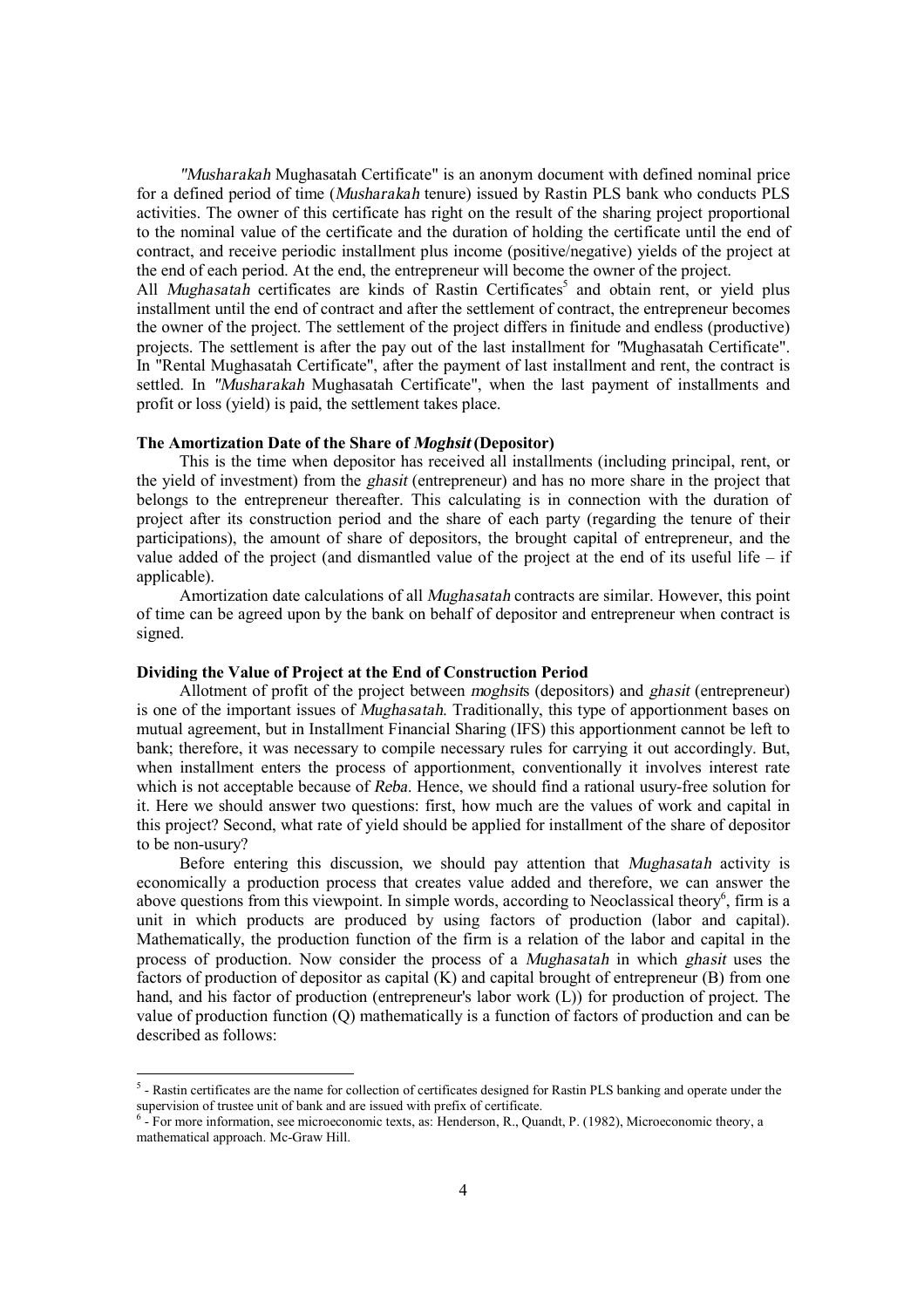$Q = f(K + B, L)$  (1)

The above function does not have a fixed production factor and the amount of production is defined by variable factors of production (labor and capital). The production structure is defined in such a period that investment does not change, and fixed cost does not enter the calculations. The applied technology, knowhow of entrepreneur in applying capital and labor in *Mughasatah* is defined as in the above function. Usually, production function is defined as a single-valued continuous increasing function for non-negative values within the regarded domain and is usually regularly strictly quasi-concave. Contribution of depositor and entrepreneur are defined within a period. In this period, factors and the amount of production are defined has three constraints: First, it should be enough short so that the *ghasit* cannot change the production factors. Second, it should be short enough that the production function cannot be changed due to improvement of technology. Third, it should be long enough to cover all the process of *Mughasatah*. Marginal productivity of capital (K of *moghsit* plus B of *ghasit*) and *ghasit's* labor work (L) are noted as  $MP_{K+B}$  and  $MP_L$ , and can be defined as follows:

$$
MP_{K+B} = \frac{\partial Q}{\partial (K+B)} = f_{K+B}(K+B,L) = f_{K+B}
$$
  

$$
MP_{L} = \frac{\partial Q}{\partial L} = f_{L}(K+B,L) = f_{L}
$$
 (2)

The law of marginal decreasing return explains that by increasing one factor of production, marginal production increases at first, but after a while, marginal production starts to decrease. That is to say, the more we use one of production factor, after a while, the less will be marginal production<sup>7</sup> . This law has distinct effects on apportionment of the yields of *Mughasatah* that can be understood from dividing profit relationship that we will explain.

Economies of scale show the way of increasing production through proportional increase of all factors of production. If *Mughasatah* value increases proportional to the increase of labor and capital (deposit plus capital brought contribution of entrepreneur), the return to scale in domain of the related factors of production is constant. The return to scale is positive if proportional increase of labor, capital would increase the production more and it is negative if proportional increase of labor, capital results in less increase in production. Return to scale is defined by the concept of homogeneity of production function. A production function is homogeneous of degree j if:

 $f(t(K+B), tL) = t^j$ .  $f(K+B, L)$ 

-

(3)

In which by increase of t times of labor and capital (sum of deposits and brought) for amounts of  $0 \le j \le 1$ ,  $j \ge 1$ , the return to scale will be (t<sup>j</sup>) increasing, constant and decreasing respectively. A linear production function can be resulted from several linear production activities simultaneously<sup>8</sup>. Linear production functions are homogeneous of degree one and therefore, have constant return to scale. Homogeneity in production function means that if we increase/decrease all factors of production proportionally, production will also increase/decrease proportionally. If production increases/decreases proportionally as increase/decrease of factors of production, the production function is homogeneous of degree one. If the ratio of production increase is less than the increase of factors of production, homogeneity has a less than one degree, and otherwise has a degree of more than one. In these three cases, the return to scale is constant, increasing and decreasing respectively. This condition mathematically is understandable from relation (3).

The degree one homogeneity condition in *Mughasatah* function is quite meaningful;

 $<sup>7</sup>$  - This is the intersection point of marginal and average production curves.</sup>

<sup>&</sup>lt;sup>8</sup> - There are many production functions with different economic and mathematical characteristics. See: Eatwell, J, M. & Milgate, P. Newman (1988). The new Palgrave dictionary of economics. MacMillan.

Savabi Asl, Farhad; Bidabad, Bijan and Shahrestani, H., (1993). Estimating Aggregate Investment Function of Iran, Considering Various Functions, MS. Dissertation, Islamic Azad University, Tehran.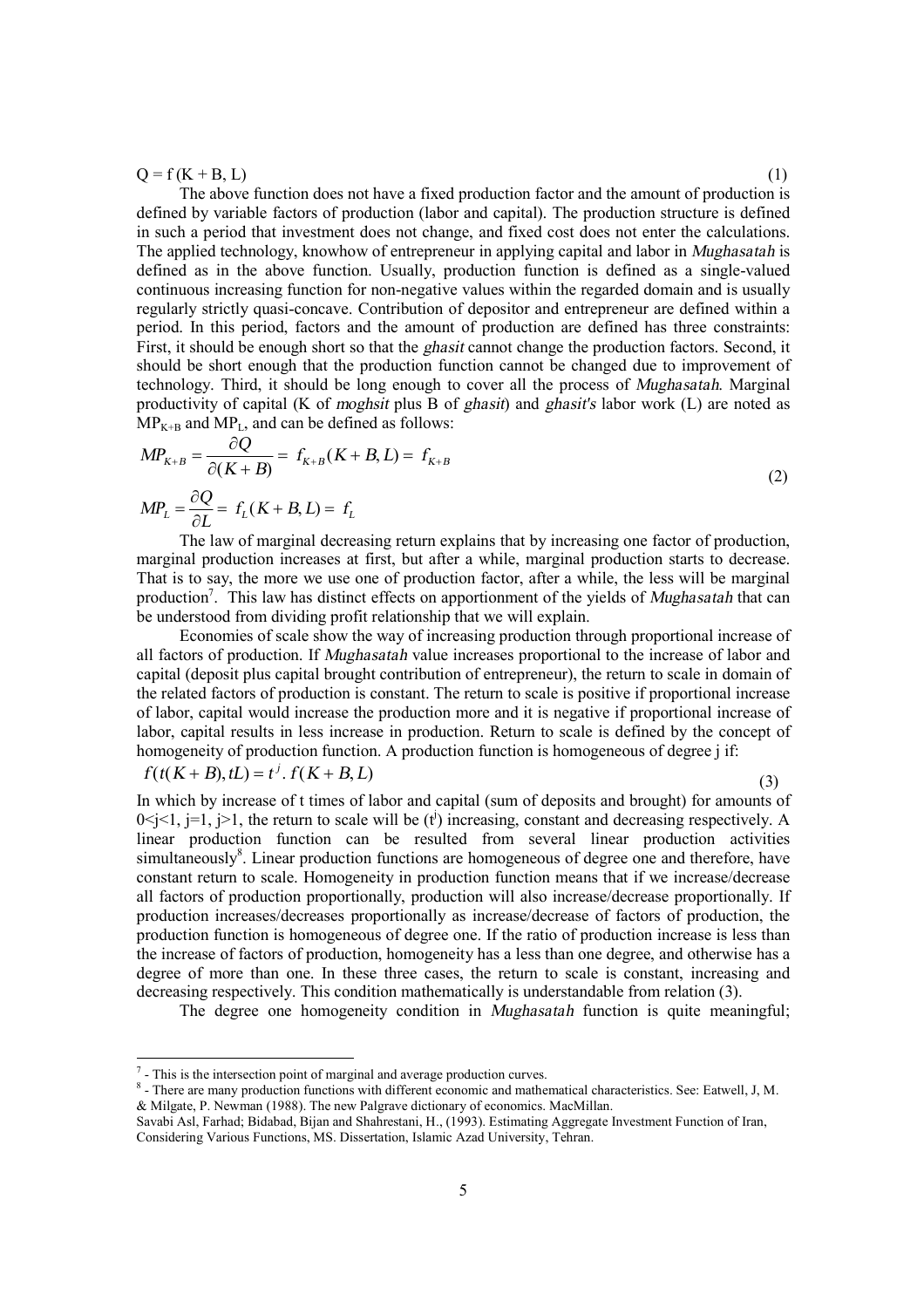therefore, according to Euler theorem of income distribution<sup>9</sup>, we can use this condition to divide the yields of *Mughasatah* contract between depositors and entrepreneur. In other words, in homogeneity condition if all factors of production increase/decrease proportionally, production will also increase/decrease proportionally. In this case, since the average productivities of factors of production are unchanged, production productivity will not change. Euler theorem explains that in a homogeneous function of degree j, the following relation exists:

 $L$ *.f<sub>I</sub>* + (*K* + *B*).*f*<sub>*K*+*B*</sub> = *j.f*(*K* + *B,L*)

(4)

Where,  $f_L$  and  $f_{K+B}$  are marginal productivities of labor (work of entrepreneur) and capital (deposit + brought) respectively. By replacing  $(1)$  in relation  $(4)$ , with the assumption of homogeneity of degree one  $(i=1)$  we obtain the following relation:

$$
L. f_L + (K + B). f_{K+B} = Q \tag{5}
$$

By this theorem we can understand that total value of *Mughasatah* is equal to the sum of multiplication of marginal productivities of labor  $(f<sub>L</sub>)$  by L and multiplication of marginal productivity of total capital of depositor and entrepreneur  $(f_{K+B})$  by total capital of *moghsit* and *ghasit* (K+B). In other words, if we want to divide the result of *Mughasatah* based on marginal productivities of labor work of entrepreneur and his capital brought plus the capital of depositor, total value of *Mughasatah* are distributed. Euler theorem has a basic role in marginal productivity theory of distribution and accordingly each part of the *Mughasatah* will receive his share from the results of *Mughasatah*. It should be mentioned that homogeneity of degree one causes the profit function of *Mughasatah* to be also homogeneous of degree one. In other words, if we consider π as *Mughasatah* profit, we will have:

 $t.\tau = f(t(K+B), tL) - t(K+B) - tL$  (6)

That is to say, if the labor-work of entrepreneur and the capital of depositor plus the capital brought of entrepreneur increase proportionally (by t), *Mughasatah* profit will also increase proportionally (by t). By applying above analysis, we can distribute the profits of each part of *Mughasatah* based on productivity ratio of capital (including capital of depositor and capital brought of entrepreneur) and labor work of entrepreneur from the value added of *Mughasatah* activity according to the following formula. In the following formula, the capital value means the deposit of depositor; capital brought is the total fund and asset (cash and noncash) brought by entrepreneur into the project; and value added is the total profit or value added obtained by the work of entrepreneur, through financial participation; and total value added is the value created by using all factors of production in *Mughasatah* activity; and the project value is the assessed (valuated) value of *Mughasatah* project. In other words, we have:  $K+B+I=Q=CHV$ 

which means that sum of value added (V) and cost (C) is equal to *Mughasatah* value (Q) and is equal to total value of labor work (L) and deposit (K) and capital brought (B). This is because:  $\pi = V$  (8)

That is value added is equal to the profit of *Mughasatah* activity. Moreover, the assessed value of the project is equal to total value added plus cost:  $C+V=Q$  (9)

Accordingly, the value added emanated by labor work of entrepreneur in *Mughasatah* will be equal to the assessed value of the project minus the value of deposit minus capital brought of the entrepreneur:  $L=Q-K-B$  (10)

-

Therefore, the profit share ratios of *moghsit* from the created value added  $(R_K)$  plus profit share ratio of *ghasit* from the value added  $(R_B)$  will be equal to the ratio of the value of *moghsit* capital, plus the capital brought of *ghasit* to the total value of project (Q); and also, the profit

<sup>9</sup> See: George J. Stigler (1946), Production and Distribution Theories: The Formative Period, New York, Mac Millan.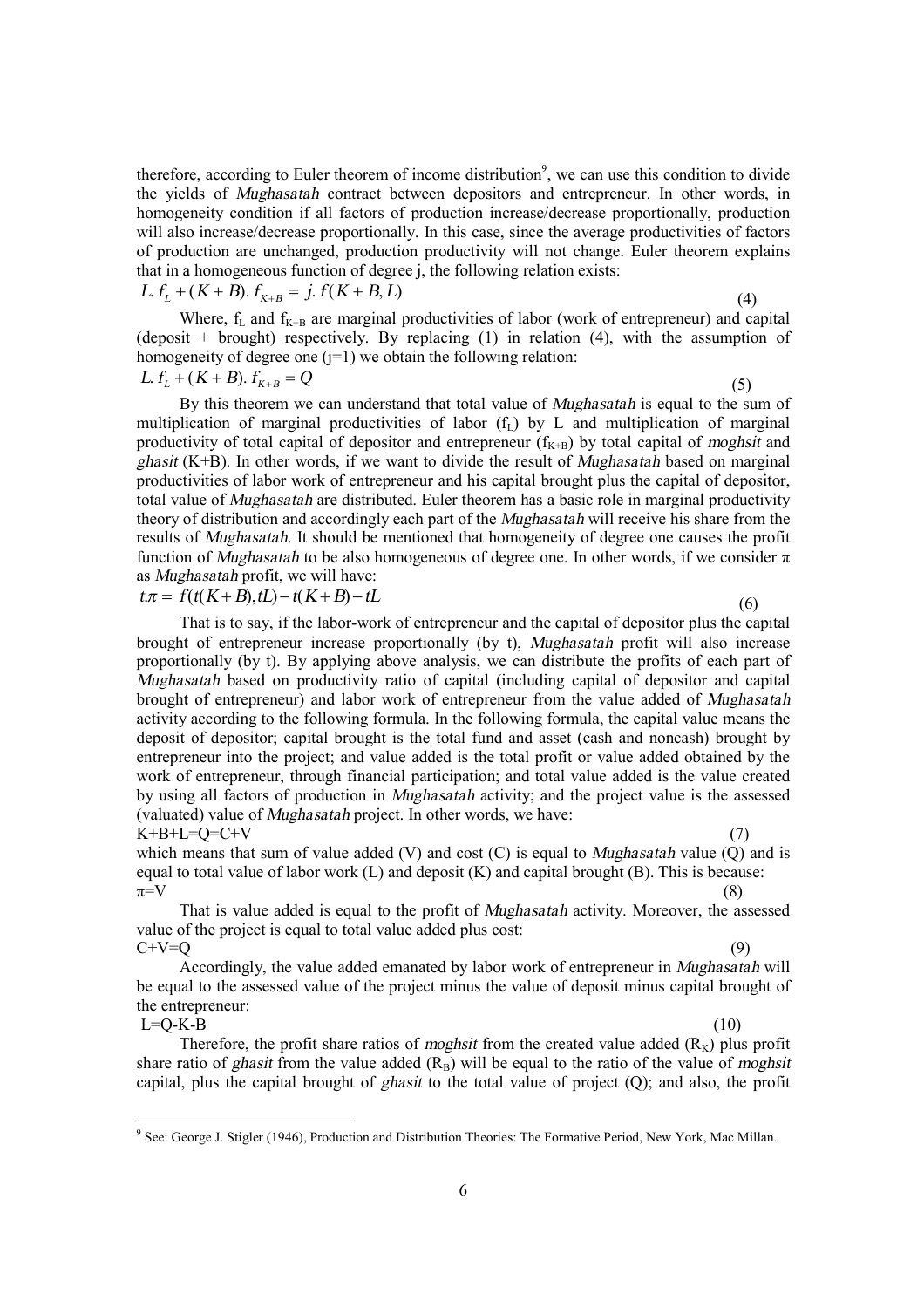share ratio of *ghasit* emanated from his labor work in the created value added will be equal to the ratio of assessed value added of the project to the total value of project. In other words:

$$
R_{K} + R_{B} = \frac{(K + B)}{Q}
$$
\n
$$
R_{L} = \frac{V}{Q}
$$
\n(11)

 $(12)$ The profit shares of *moghsit* and *ghasit* are calculated by multiplying their profit share ratios by the assessed value added of project. Or:

$$
\pi_K = R_K \times V \tag{13}
$$

$$
\pi_B = R_B \times V \tag{14}
$$

$$
\pi_L = R_L \times V \tag{15}
$$

Accordingly, each part of the *Mughasatah* (*moghsit* and *ghasit*) will share the created value added based on their productivity ratios. In other words, if we add up the above relations, we will reach the following relation in which the value added is equal to the labor work yield, plus capital yield, plus the value added of capital brought:

 $\pi_K + \pi_B + \pi_L = V$  (16)

This distribution is in accordance to Euler theorem of marginal income distribution into capital and labor in which each party (labor work, deposit and capital brought) receives according to his productivity. Therefore, the amount of ownership of *moghsit* in principal and profit will be:

$$
P_K = \pi_K + K \tag{17}
$$

which means that the dividend of *moghsit*  $(P_K)$  at the time of assessing the project (at the end of construction period) is equal to the *moghsit*'s capital value (deposit) and his profit. The dividends of *ghasit* (PL) at the end of construction period will be equal to the total profit of *ghasit* plus the value of his capital brought:

$$
P_L = \pi_L + B \tag{18}
$$

Adding these two relations show that after the end of construction period, dividend of *ghasit* plus dividend of *moghsit* is equal to the total value of deposit plus capital brought of entrepreneur, plus profits of *ghasit* and *moghsit*:

$$
P_K + P_L = \pi_K + \pi_L + K + B \tag{19}
$$

In other words, the total payments to *ghasit* and *moghsit* are equal to total deposit and capital brought of entrepreneur and *Mughasatah* profit:

$$
P_K + P_L = \pi + K + B \tag{20}
$$

### **Accounting Procedure for Apportionment**

In simpler words, ratios of the dividends of each part of the project from the vale added of the *Mughasatah* activity at the end of construction period is calculated on the basis of the yield of capital (deposit) and capital brought (capital contribution of entrepreneur) and labor work (of entrepreneur) on the basis of following formulas. In following relations, capital value is the amount of depositor's deposit, and capital brought is the contribution of entrepreneur and labor value is the labor work of entrepreneur resulted from his activity. On the other hand, value added is the produced value in excess of original capital of depositor plus the capital brought of entrepreneur, which is cleared by assessing the project value. In other words, the market value of the project at the end of the construction period minus depositor's capital and capital brought of the entrepreneur is the project value added at the end of construction period.

Therefore, markup cost of the project is equal to capital value of depositor plus capital brought of entrepreneur: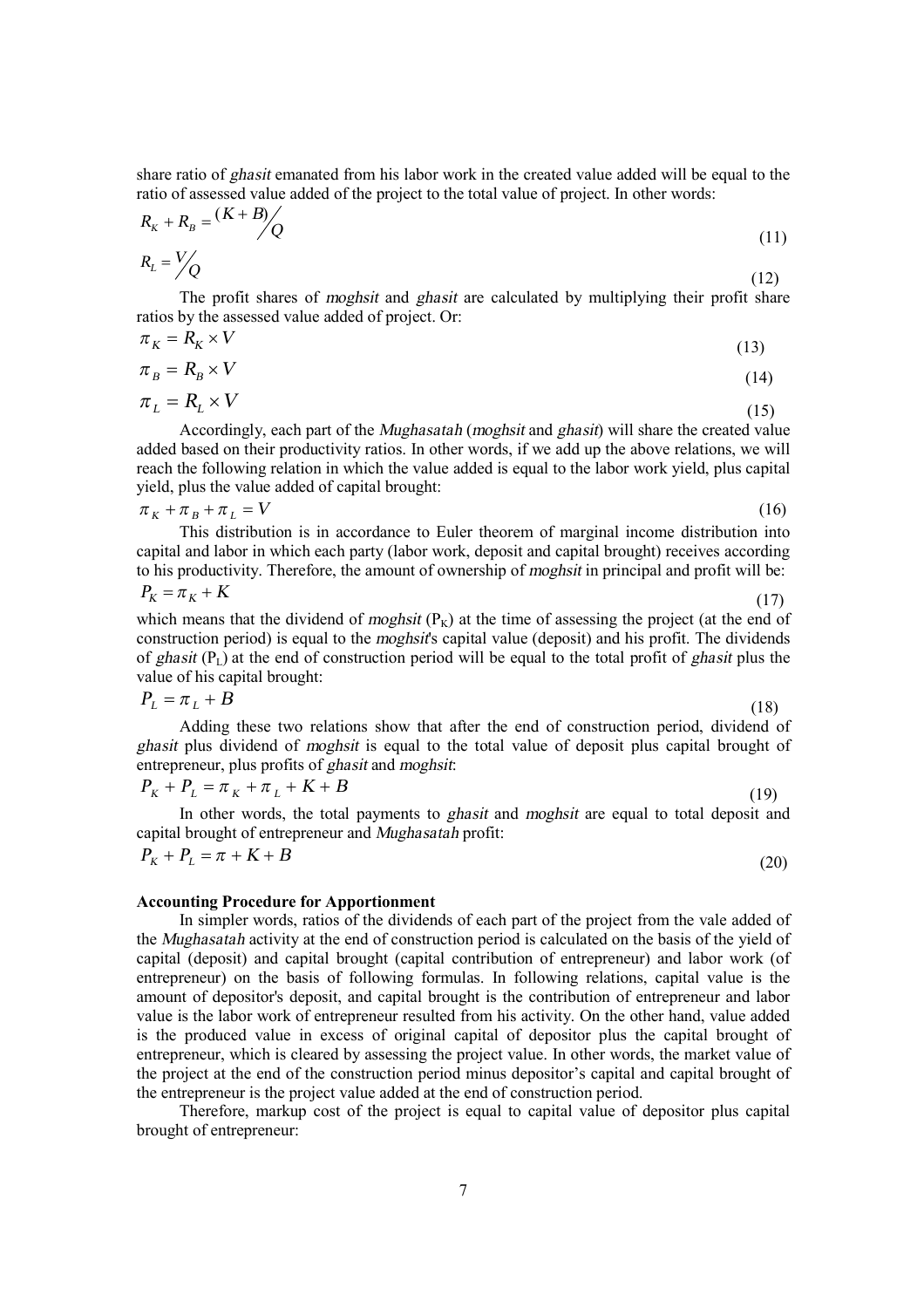8

 $C = K + B$  (21)

Value added plus markup cost is equal to the value of labor work plus value of brought capital plus value of depositor's capital:

 $K + B + L = C + V$  (22) The assessed value of the project is equal to value added plus markup production cost:  $C + V = Q$  (23)

Alternatively, the assessed value of the project is equal to value of labor work productivity plus value of brought capital plus depositor's capital (deposit) value:  $K + B + L = O$  (24)

Accordingly, the yield of depositor of the created value added will be equal to the ratio of depositor capital to assessed value of the project at the end of construction period. The ratio of the yield of the entrepreneur from the project from the created value added will be equal to the total

of the ratios of his contribution (brought and work) to the assessed (valuated) value added:  $R_K = K/Q$  (25)

 $R_B = B/Q$  (26)

 $R_{L} = V/Q$  (27) The dividends of depositor and entrepreneur from value added are calculated by multiplying their yield ratios by project value added at the end of construction period. In other words, the dividend of depositor from value added is equal to depositor yield ratio multiplied by created value added:

 $\pi_{\mathbf{k}} = \mathbf{R}_{\mathbf{k}} \times \mathbf{V}$  (28)

Entrepreneur's capital brought dividend from value added is equal to his capital brought yield ratio multiplied by value added:

 $\pi_{\text{B}} = \text{R}_{\text{B}} \times \text{V}$  (29)

Entrepreneur's labor work dividend from value added is equal to his labor work yield ratio multiplied by value added:

 $\pi_{\text{L}} = \text{R}_{\text{L}} \times \text{V}$  (30)

In other words, depositor's dividend from value added is equal to his capital yield from value added. And Entrepreneur's capital brought dividend from value added is equal to his brought yield from value added. And Entrepreneur's labor work dividend from value added is equal to his labor work yield from value added.

The share of depositor from assessed value of the project is calculated by adding his share from value added and his deposit. The share of entrepreneur from assessed value of the project is calculated by adding up his capital brought share from value added and his labor work contribution from value added, plus his capital brought. In other words:

$$
P_K = \pi_K + K \tag{31}
$$

 $P_{B+L} = \pi_B + \pi_L + B$  (32)

Sum of the last two relations shows that after distribution: The share of depositor from the project plus the share of entrepreneur from the project is equal to value added plus deposit of the depositor plus entrepreneur's capital brought.

 $P_{K} + P_{B+L} = V + K + B$  (33) If we add up the above relations, we reach to the following relation in which: depositor's capital yield + entrepreneur's capital yield + entrepreneur's labor yield is equal to value added of *Mughasatah*. This economically is adapted to Euler income distribution of value added to labor and capital according to their productivity (yield).

## **Calculation of** *Mughasatah* **Installment in Finitude Projects**

"Mughasatah Certificate" is issued for finitude projects through *Mughasatah* contract. In this process, depositor provides funds and entrepreneur mixes it with his own capital brought and executes the project. At the end of construction period, bank assesses the project and based on duration and amortization date of depositor's sources, the installment method to pay depositor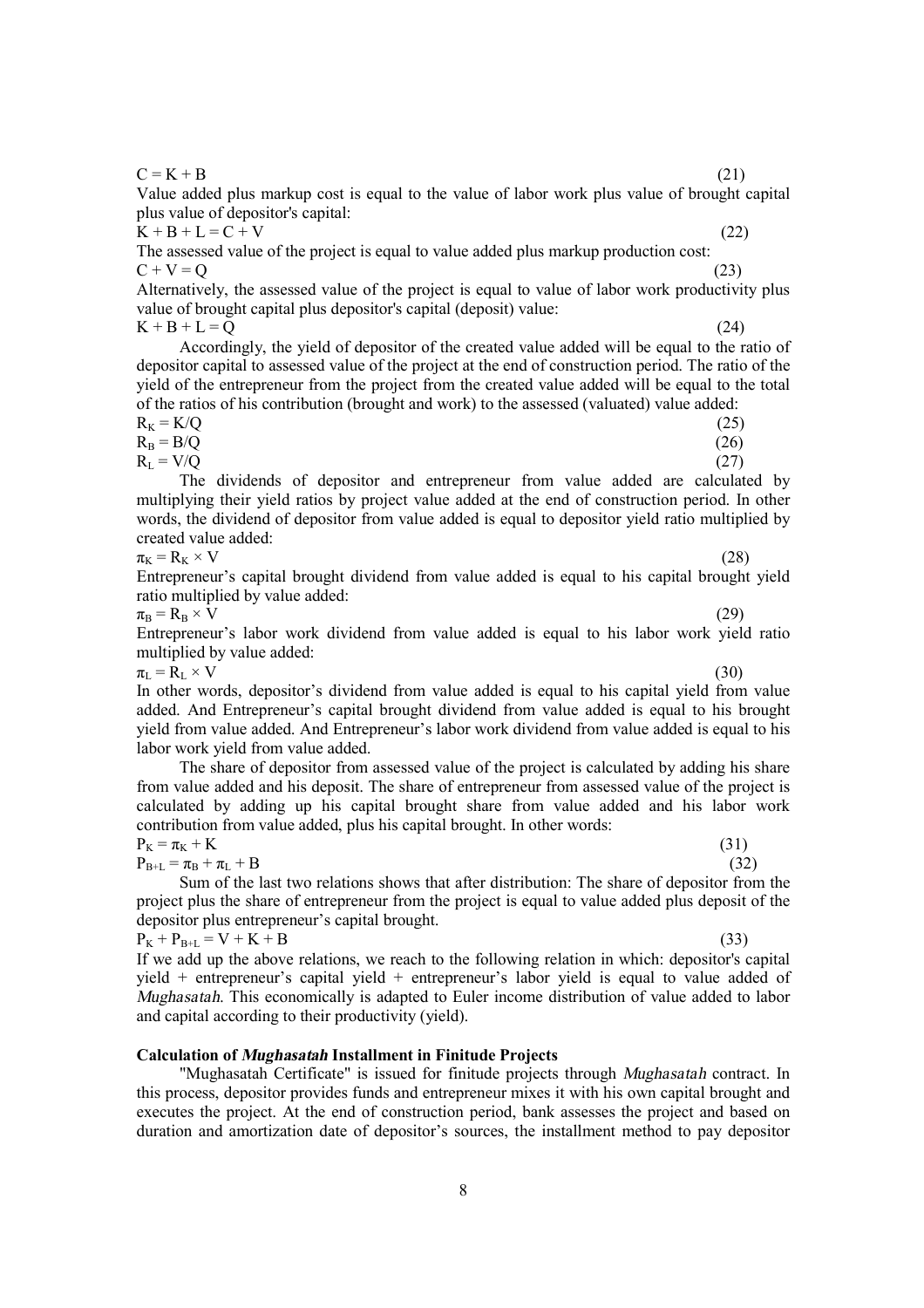back is defined. In this case, the calculation of installments includes two parts. One is the installments for paying back the principal capital of depositor, and the other is the return or yield of his capital.

Parameters used to calculate the installments for finitude projects contracts are: the amount of deposit (K), entrepreneur's capital brought (B), construction period (M), and operational life of the project after construction (T).



Figure 1.

Considering figure 1, the entrepreneur together with his capital brought (B) receives deposit of depositor (K) at the beginning of construction period and starts construction according to the contract. Construction period is M. At the end of construction and start of utilization of project; bank assesses (valuate) the value of project (Q) at market price. If the project were sold at this time, the shares of depositor and entrepreneur would be calculated by the following relations:  $P_{K} = \pi_{K} + K$  (34)<br>  $P_{P+1} = \pi_{P} + \pi_{I} + B$  (35)  $P_{B+L} = \pi_B + \pi_L + B$ 

That is the claims of depositors and entrepreneur from the project are obtained by the above relations. Now, the entrepreneur buys the share of depositor in installment and becomes the owner of parts of the project gradually, and finally by paying back all installments, becomes owner of the whole project. Now suppose that the useful lifetime of the project from beginning of exploitation is T periods (years). If we want to show the shares of depositor and entrepreneur through the figure 1, it means that from time  $T_1=M$  to  $T_2=M+N$  the ownership belongs to depositors and from  $T_2=M+N$  to  $T_3=T+M$  the entrepreneur will be owner of the project.  $T_2$  is the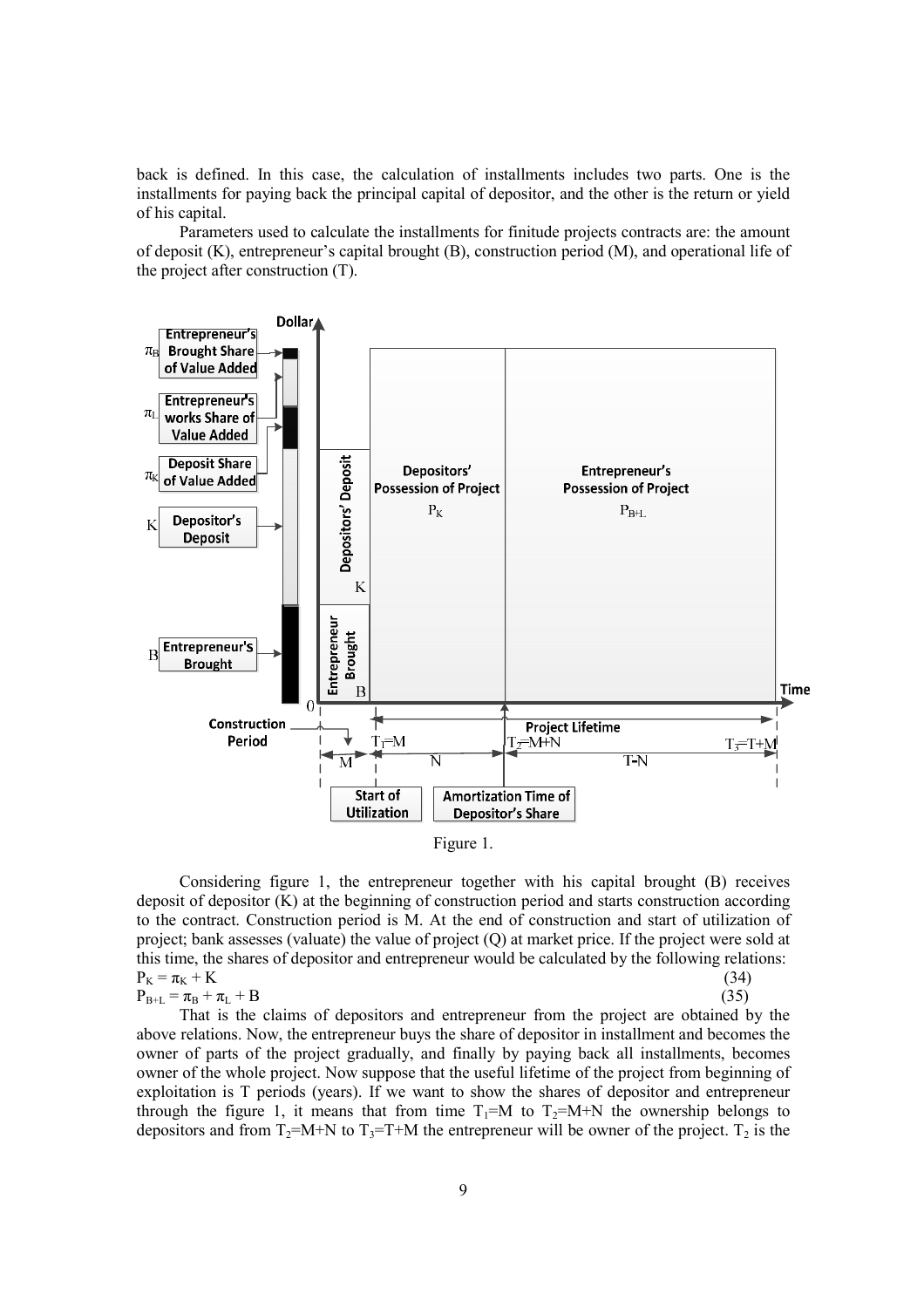time that participation concludes. If the entrepreneur pays back the share of depositor until  $T_2$ , he will gain the total ownership from  $T_2$  to  $T_3$ .

Now suppose the entrepreneur obtains the possession of the project from time  $T_1=M$  and pays back depositor's share by installment. In this case, we need to calculate the amount of his installments. Here, we should consider few issues. First, when the final date of amortization of depositor's share is? Second, what the preferential rate or capital time-yield of depositor's deposit (which is in the possession of the entrepreneur) is?

To calculate amortization period (N), we use the following relation:

 $N = \frac{P}{P_{K}+1}$  $\cdot$  T (36)

To obtain the time-yield rate (r) of depositor's deposit, we use the ratio of total yield of the project which is equal to the value added (V) of project to total capital resources used (deposit and capital brought of entrepreneur). The time-yield rate of the project at the beginning and during the construction period is indefinite and will be assessed afterwards at the end of construction period by assessing the value of project; and therefore, it is not *Riba* (usury) to be prefixed at beginning. That is:

 $r = \pi_K/(K \times M)$  (37)

And r is the time-yield rate of depositor's deposit. Considering the fact that construction period might be longer than one period (year), inserting M in the denominator, will estimate the timeyield rate of capital for each period (such as year). This return rate (r) is calculated only for the deposit of depositor that is obtained practically in process of construction and it is not interest rate and is capital return rate. This rate suggests that if depositor and entrepreneur wanted to invest in a similar project by using depositor's deposits, the entrepreneur should pay depositor at capital rate of return (r). Therefore, the capital yield rate of depositor in next periods will be calculated by this rate of return (r).

If entrepreneur had to pay back all the share of depositor at time  $T_2$  he should pay the amount of  $P_K$  (1+N×r). If entrepreneur wants to pay back depositor's principal and profit by equal installments, his monthly payments would be equal to:

 $I_t = P_K (1+0.5 \times N \times r)/N$  t=1,...,N (38) In which, t shows periods of 1 to N. It is clear that:

 $\sum_{i=1}^{N} I_{t} = P_{K} (1 + 0.5 \times N \times r)$  (39) The 0.5 multiplier in the above relations is because the installment payment starts from the beginning.

Entrepreneur and depositors can unambiguously agree to change the schedule of the installment from equal payments via the bank.

# **Calculation of Rental** *Mughasatah* **Installment in Finitude Projects**

"Rental Mughasatah Certificate" is issued for finitude projects by Rental *Mughasatah* contract. In this process, depositor provides funds for entrepreneur and he mixes depositor's deposit with his own capital brought and carries out the project. Bank assesses the project at the end of construction period and according to preliminary agreement; the project will be at possession of entrepreneur as a rented property until the amortization date of depositor's share. According to the assessed value of the project and the amortization date, bank calculates the amount of rent and installment. Bank (on behalf of depositor) and entrepreneur will agree upon the rent. The defined installment consists of two parts: one for the principal deposit, and other for the periodic rent which entrepreneur should pay to depositor. The difference between *Mughasatah* and Rental *Mughasatah* is fixing the rent from the beginning in Rental *Mughasatah*.

Effective parameters in calculations of Rental *Mughasatah* are the amount of deposit of depositors (K), capital brought of entrepreneur (B), construction period (M), and operating lifetime of the project after construction (T), the agreed rent according to the signed contract (S).

Consider the previous diagram of figure 1. The entrepreneur, with his own capital brought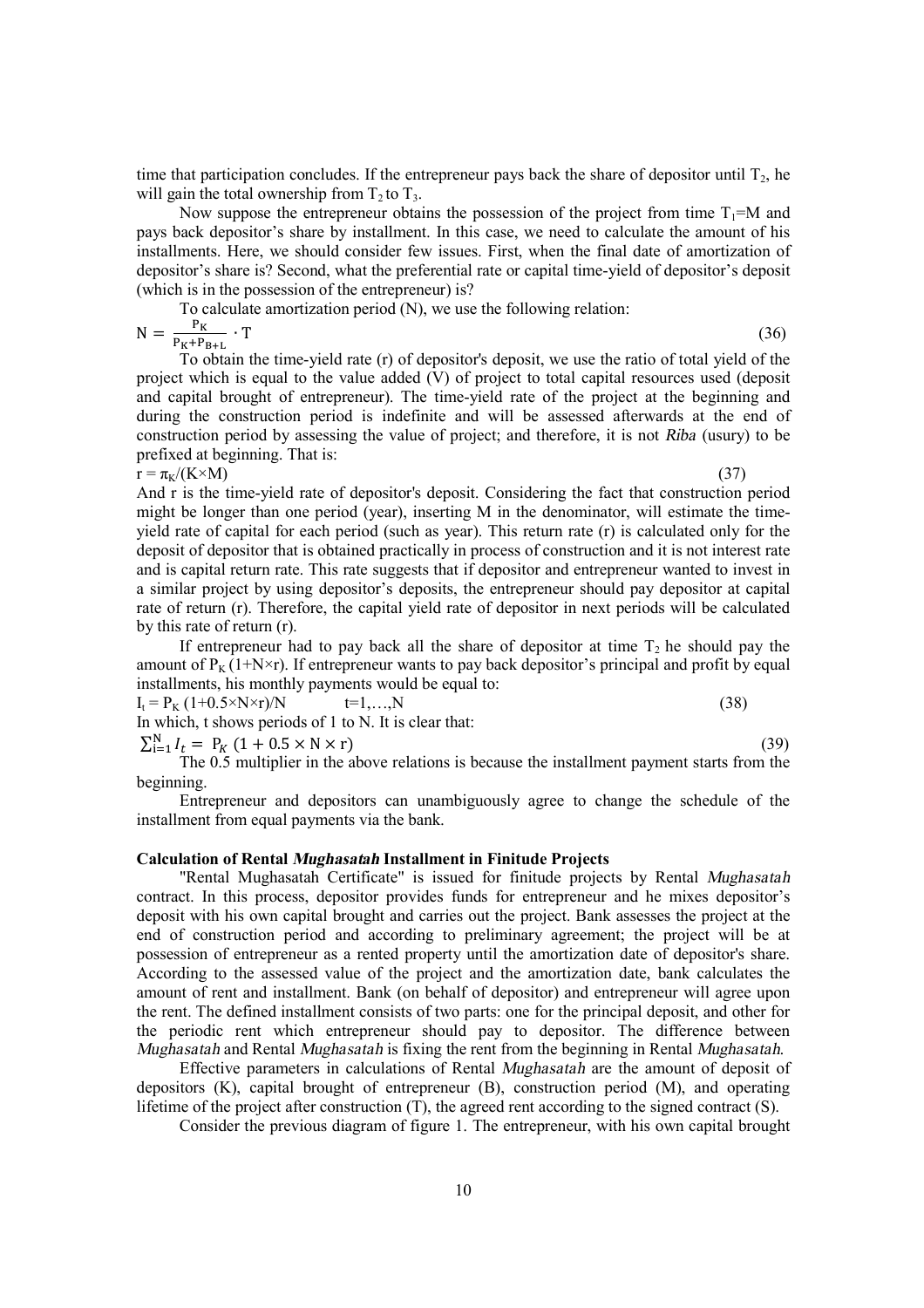(B) and deposits of depositors (K), starts the construction of the project. Construction takes M periods. At the end of construction, when the project becomes operational, bank assesses (valuates) the market value of the project (Q). As in the previous case, if the project were to sale, the share of entrepreneur and depositor would be as (34) and (35) which means their claims at the end of construction period would be defined according to these relations. Now, the entrepreneur buys depositor's share by installments, and by paying each installment, his own share increases until he becomes the owner of total project. During this period, in addition to pay installment for principal, entrepreneur has to pay a rent to depositors according to the pre-agreed contract. The forecasted operating lifetime of the project after construction period is (T) (e.g. years). If we want to show time ownership of depositor and entrepreneur in the graph, it means that from time  $T_1=M$ until  $T_2=M+N$ , ownership belongs to depositors, and from time  $T_2=M+N$  until  $T_3=T+M$ , the entrepreneur will be the owner.  $T_2$  is the expiration date of contract with depositor. If entrepreneur pays back depositor's shares at this time, he will become the owner of the project from then after.

Now consider a case in which the entrepreneur takes the possession of the project from the beginning and starts to pay back the principal capital of depositor and its rent for using the property. Then, we have to calculate his installment and rent. First we have to define  $T_2$  which is amortization date for depositor's claim. To obtain amortization date (N), we use the previous relation of (36) which means that the entrepreneur should pay back depositor's claim on assessed value of the project in N periods (years). Since the value of the project is not defined at the beginning of the project and can be assessed at the end of construction date of the project, the share of depositors cannot be calculated at beginning.

If they had agreed to pay back the share of depositor at time  $T_2$ , he had to pay  $P_K$ . Since he wants to pay this amount in N equal installments, his periodic installment will be  $P_K/N$ . His installment plus his rent is extracted as in following relation:

 $I_t = S_t + P_K /N$   $t=1,...,N$  (40) In which,  $S_t$  is the amount of rent for periods of  $t=1,...,N$ . Rent installments can be unequal for all these periods according to the agreed contract.

The total amount of payment to depositors for principal and rent will be equal to:  $\sum_{i=1}^{N} I_{t} = P_{K} + \sum_{i=1}^{N} S$  $\sum_{i=1}^{N} I_t = P_K + \sum_{i=1}^{N} S_t$  (41)

By the agreement of entrepreneur and bank on behalf of depositor, N can be defined without using the above method. Rent can be defined as a percent of the value of the project at the time of signing the contract. In other words, the entrepreneur and bank (on behalf of depositor), can define the rent as a percent of the value of the project when it is constructed and becomes operational. In this case, periodic (annual) rent is calculated by the following relation:  $S_t = s \times (P_k/N)$  (42)

S<sub>t</sub> is periodic rent and s is the ratio of the share of total rent from the assessed value of the project. "s" is a condition of the contract. In this case, rent has exact legal justification of using the benefits of a rental property. Depositor leaves rental property to be at possession of entrepreneur and he is legally the one who has rented the object. The amount of rent can be variable and this is not against Civil Law. It is necessary to mention that the assessed value of the project at the beginning of the project is unknown and will be determined (valuated) by bank at end of construction period at market prices.

#### **Calculation of Rental** *Mughasatah* **Installment in Endless Projects**

If the project is endless, calculation of the shares of depositor and entrepreneur at the end of construction period is the same as in finitude projects. Now, if the project is defined as an endless (productive) project in the contract, depositor will also have a periodic share in the productivity of project during exploitation period plus periodic installment. In this case, depositor is not just lessors, but he participates in the profit and loss of the project.

"*Musharakah* Mughasatah Certificate" is issued for endless project through "*Musharakah*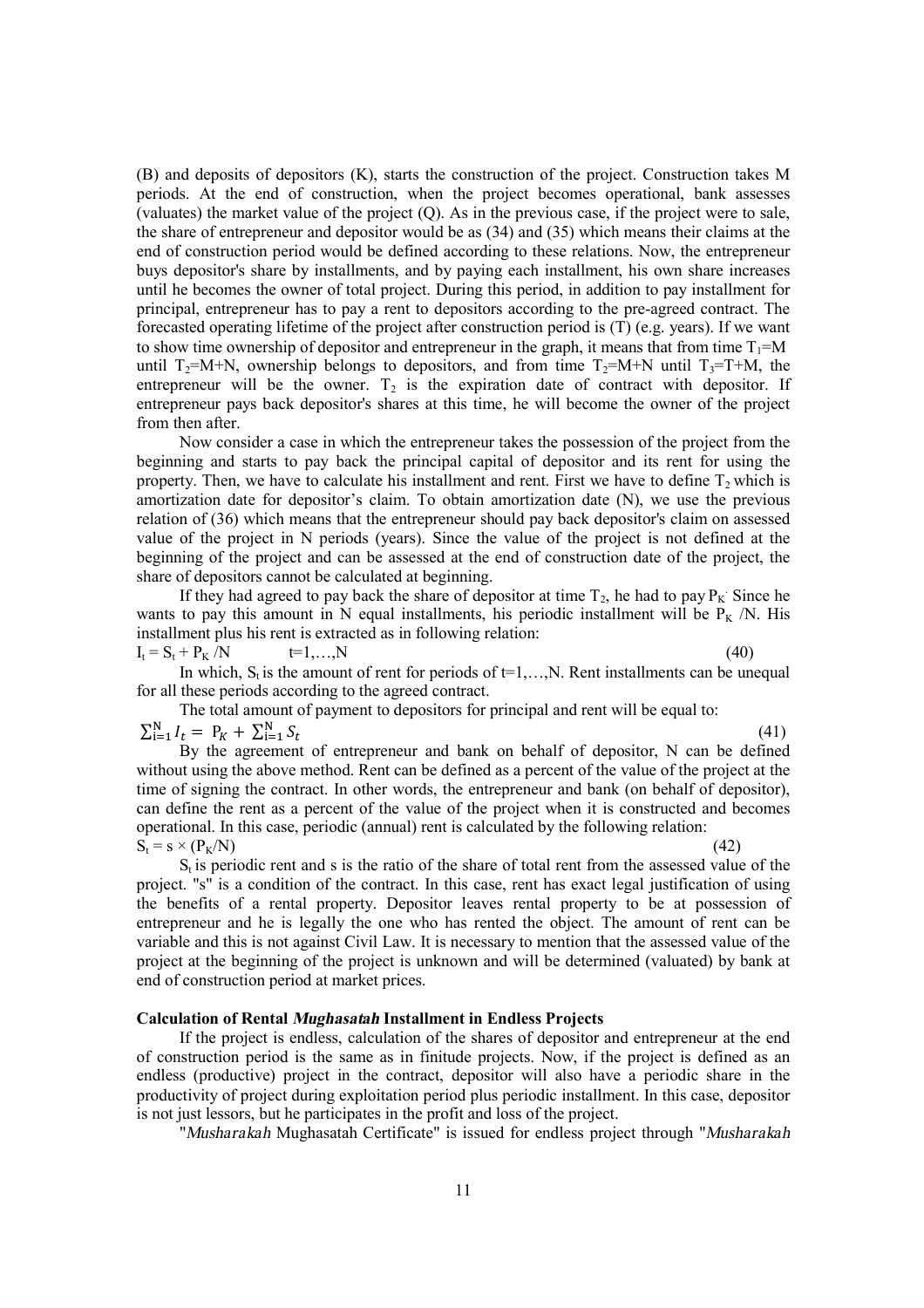*Mughasatah*" contract. In this process, depositor provides fund and entrepreneur mixes it with his own resources and starts constructing the project. At the end of construction period, bank assesses the project and according to amortization period duration calculates the installments and adds it to depositor's share from the value added for every period according to entrepreneur's financial reports. According to the signed contract, the project will be monitored by bank's trustee until depositor's claim is amortized. In addition, in this case, payments to depositor by entrepreneur consist of two parts: installment concerning the return of the principal deposit of depositor, and his share from periodic value added of the project. The difference between "*Musharakah Mughasatah*" and previous case of "Rental *Mughasatah*", is that in "*Musharakah Mughasatah*", periodic value added is calculated and depositor's share is added to the assessed depositor's share value of the project.

Effective parameters used in fixing contract and calculations are: the amount of depositor's deposit (K), capital brought of entrepreneur (B), construction period (M), and operational lifetime of project after construction period (T).

In this case, the amount of installment for principal deposit of depositor is similar with the case of finitude project contract. Amortization period for depositor's share is similarly obtained as in the previous case by (36). To calculate the amount of each installment, if entrepreneur had to pay back the whole share of depositor at the time  $T_2$ , he had to pay the amount of  $\overline{P_K}$ . In this case, the amount of periodic installment for the assessed value of the project  $(P_K)$  will be  $P_K/N$ . The productivity of the project is as the share of depositor from the value added by the project from the end of construction period  $T_1=M$  up to the date of amortization of depositors' claim  $T_2=M+N$ which should be paid him annually. Total share of depositor from his principal deposit plus the assessed value of the project and his value added (due to project productivity) share will be paid by entrepreneur. At every time period  $(t=1,...,N)$ , depositor receives his value added share in that period  $(V_t^K)$  in addition to the installment for his principal deposit plus his share from assessed value of the project. Therefore, the total amount of year on year installment will be:

 $I_t = V_t^K$  $+ P_K/N$  t=1,...,N (43)

In which, t shows the periods from 1 to N. It is clear that:

 $\sum_{i=1}^{N} I_t = P_K + \sum_{i=1}^{N} V_i$ 

 $\sum_{i=1}^{N} V_t^K$  (44) Keeping in mind that capital time-yield rate for deposit (r) is not considered for endless projects. But instead, entrepreneur has to pay his periodic share value added up to the end of amortization period.

If we name the periodic value added of the project for periods of  $t=1,...,N$  as Vt which can be positive, negative, or zero, it should be divided proportionally according to the shares of depositors and entrepreneur. The dividend is paid to "*Musharakah* Mughasatah Certificate" holder at the end of each period. Therefore, at the end of each financial period and calculating profit and loss, the share of "*Musharakah* Mughasatah Certificate" holder from the project yield  $(V_t^K)$  will be calculated and plus the installment for principal deposit will be calculated by entrepreneur and paid to certificate holder via bank. Arithmetically we have:

$$
V_t^K = \frac{P_K}{P_K + P_{B+L}} \cdot V_t
$$
 (45)  
Considering the above explanation, total shares of depositor for his installment and

periodic value added will be equal to:  $V_t^K + P_K/N$ .  $P_K/N$  is depositor's share for his capital contribution from the assessed value of the project, and  $V_t^k$  is his share from the periodic value added of project which will be paid to depositor ("Musharakah Mughasatah Certificate" holders).

# **Considerations for Installment Financial Sharing (IFS)**

Since in *Mughasatah*, the deposit of depositor and capital brought of entrepreneur mix together, they have mutual rights. The entrepreneur can insure the share of depositor to cover the probable risk. If the assessed value of the project was less than its cost, it is possible to use "loss insurance" to cover the probable loss. Therefore, the entrepreneur insures depositor's loss. This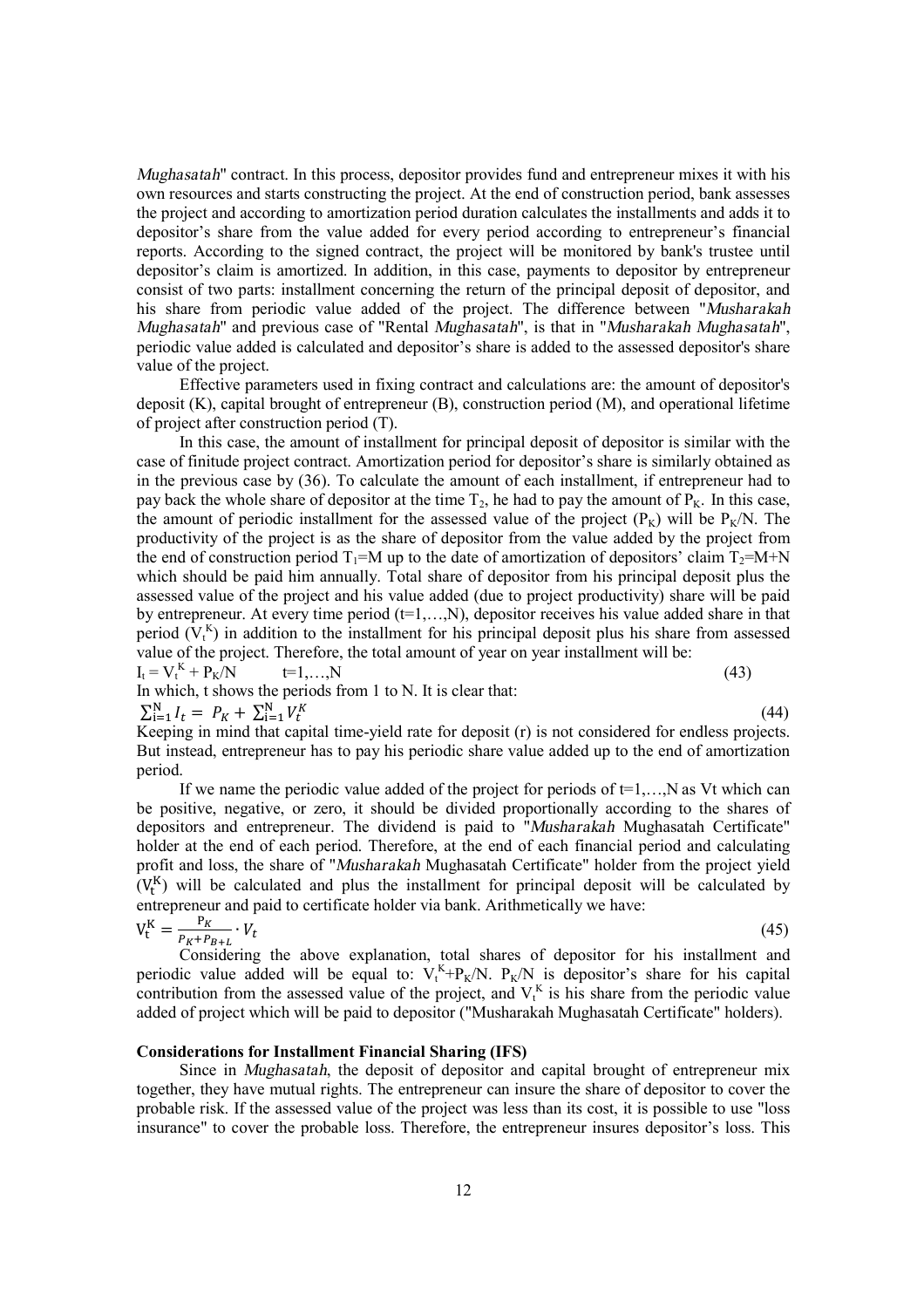insurance is obligatory for all three kinds of *Mughasatah* (*Mughasatah*, Rental *Mughasatah* and *Musharakah Mughasatah*). In this case, according to signed contract, the project will be sold by auction under the supervision of bank's trustee, and the contract will be settled and bank receives no commission. This process is only applicable in "*Mughasatah*" and is not applicable in Rental *Mughasatah* and *Musharakah Mughasatah*.

Installment Financial Sharing (IFS) operational mechanism<sup>10</sup>, organization<sup>11</sup> and instructions comply with Rastin PLS banking instructions. These instructions include:

- 1. Checking capability of the entrepreneur
- 2. Guarantees, collaterals and brought
- 3. Providing economic, technical and financial justification proposal
- 4. Documents and evidences necessary for project evaluation
- 5. Bank yields
- 6. Supervision standards and regulations
- 7. Entrepreneur reporting
- 8. Accounting and auditing
- 9. Timing and cost changing
- 10. Inflation effects on income, cost and net outcome of the project
- 11. Failure because of entrepreneur's delay and timing change
- 12. New sharing (capitalization during the operation)
- 13. Settlement with entrepreneur
- 14. Arbitration
- 15. Force majeure
- 16. Compilation of PLS banking contracts
- 17. General conditions of PLS contracts
- 18. Trustee competency
- 19. Depositor dispensing and immature settlement
- 20. Replacing *Pazireh* Certificates with shares in (productive) endless projects
- 21. Insurance coverage
- 22. Certificates transaction
- 23. Future certificate issuance
- 24. Future certificate purchase and sale order
- 25. Types of guarantees and collaterals for goodness of carrying activities and playing commitments in compliance with general PLS instruction
- 26. Banks receipts
- 27. Commodity checking and control
- 28. Raw material and final goods standards
- 29. Delivering final goods and termination
- 30. Insurance instruction in *Joalah* Financial Sharing (JFS)
- 31. Delay in payment and abstaining from fulfilling of obligations
- 32. Entrepreneur's company corporate governance
- 33. Professional behavior of trustee and appraiser
- 34. Entrepreneur's company information disclosure

#### **Conclusion**

-

Real establishment of usury-free Islamic banking can remove many world economic

<sup>&</sup>lt;sup>10</sup> Bidabad, Bijan, M. Allahyarifard, The Executive Mechanism of Profit and Loss Sharing (PLS) Banking. <http://www.bidabad.com/doc/PLS-banking-Executive-Mechanism.pdf>

<sup>&</sup>lt;sup>11</sup> Bidabad, Bijan, Nasaji Safarzadeh Masoud, Aghabeigi, Jina, Organization of Profit and Loss Sharing (PLS) Banking in Bank Melli Iran. Planning and Research Department of Bank Melli Iran, Tehran, 2010. <http://www.bidabad.com/doc/PLS-organization.pdf>